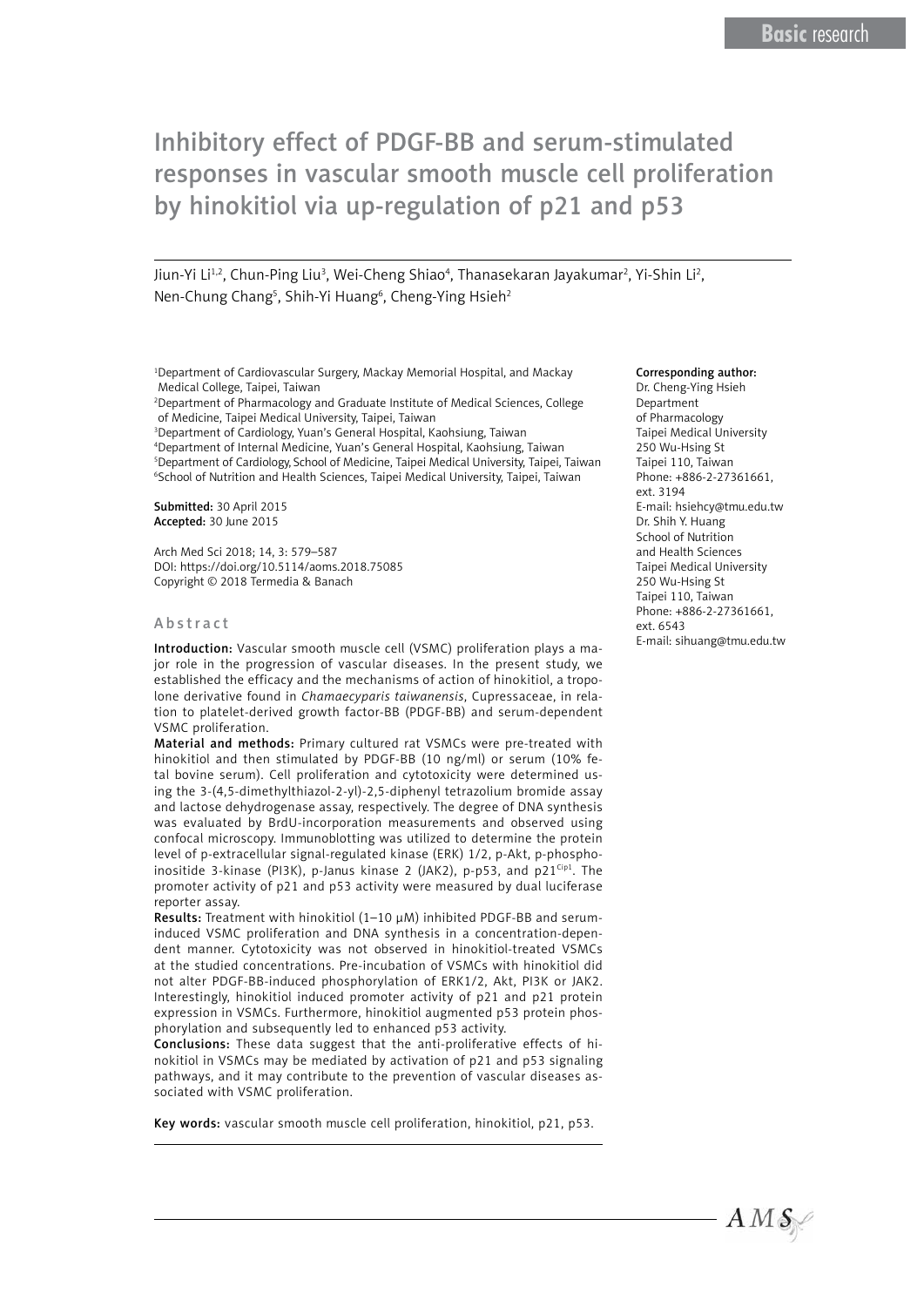#### Introduction

Increased proliferation of vascular smooth muscle cells (VSMCs) is an important phenomenon in the pathogenesis of atherosclerosis, which is the underlying pathology for many cardiovascular diseases such as myocardial infarction or stroke [1, 2]. Cell cycle regulation is considered to be an essential mechanism for the inhibition of cell proliferation [3]. The cell cycle is regulated by the synchronized action of cyclin-dependent kinases (CDKs), in association with their specific regulatory cyclin proteins. Therefore, functional activation of CDK-cyclin is required for cell cycle progression [4, 5]. The kinase activity of these CDK-cyclin complexes is inhibited by two classes of cyclin-dependent kinase inhibitors (CKIs), including the INK4 family (p16INK4a and p15INK4b) and cip family (p21cip1 and p27kip1) [6–8]. p53 is known to be an up-regulator of p21 in cell cycle arrest. Several findings have demonstrated that the product of p53 is responsible for the G1 checkpoint. In response to genotoxic stress and drugs, the level of p53 protein was increased, and a transient arrest of cell cycle progression in the G1 phase occurred [9] or apoptosis was triggered [10, 11]. Thus, induction of p53 has been considered to be an effective strategy for molecular target therapy of atherosclerosis.

Vascular smooth muscle cell proliferation induced by platelet-derived growth factor (PDGF) has been considered to be crucial for the development of vascular diseases. The PDGF interacts with its receptor in VSMCs. PDGF-BB can activate PLC  $\gamma$ , Akt, and ERK1/2 signaling pathways to induce cell proliferation, cell migration, and angiogenesis of VSMCs [12]. A study has reported that stimulating p53 activity and inducing the expression of p21waf1/cip1 antagonizes the down-regulation of the levels and/or activities of these molecules by PDGF-BB [13]. Therefore, the identification of novel compounds that inhibit PDGF-dependent cell proliferation has the potential to improve existing therapeutic strategies and limit late cardiovascular complications [14].

Hinokitiol (Figure 1 A), also known as β-thujaplicin, is a natural tropolone-related compound found in the heartwood of Cupressaceae plants that has a wide range of biochemical and pharmacological activities [15]. This compound has received more attention from several investigators recently, as it has been used in hair tonics, toothpastes, cosmetics, and food as an antimicrobial agent [16], and several studies have confirmed that it has marked anti-bacterial [17], anti-tumor [18] and neuroprotective activities [19], as well as antioxidant capacities [20]. Recent studies have reported that hinokitiol induces DNA damage and autophagy followed by cell

cycle arrest in cancer cells [21, 22]. Our previous studies have demonstrated that hinokitiol has potent *in vitro* and *in vivo* antithrombotic [23], *in vivo* neuroprotective [24] and *in vitro* and *in vivo* antitumor effects [25]. However, little is known about the effects of hinokitiol on cardiovascular diseases, and the findings of the associated signaling mechanisms remain unclear. Therefore, we investigated whether hinokitiol attenuates VSMC proliferation induced by PDGF-BB or serum *in vitro*.

#### Material and methods

# Materials

Hinokitiol (product number: 469521; purity: ≥ 98.5%) and 3-(4,5-dimethylthiazol-2-yl)-2,5-diphenyl tetrazolium bromide (MTT) were purchased from Sigma Chemical Company (St. Louis, MO, USA). Recombinant PDGF-BB was purchased from Pepro-Tech (Rocky Hill, NJ, USA). Anti-mouse and anti-rabbit immunoglobulin G-conjugated horseradish peroxidase (HRP) was purchased from GE Healthcare (Sunnyvale, CA, USA) and/or Jackson-Immuno Research (West Grove, PA, USA). Anti-phospho-ERK1/2 (Thr202/Tyr204), anti-phospho-AKT (Ser473), antiphospho-PI3K, and antiphospho-JAK2 monoclonal antibodies (mAbs) were purchased from Cell Signaling (Beverly, MA, USA). Anti-p53 was obtained from GeneTex Inc (Irvine, CA). The WWP-luc (p21cip/Waf1 promoter) construct (Addgene plasmid 16451) and the PG13-luc plasmid with p53 binding sites (Addgene plasmid 16642) were kindly provided by Dr. Ming Jen Hsu. The Dual-Glo luciferase assay system was purchased from Promega (Madison, WI). The Hybond-P polyvinylidene difluoride (PVDF) membrane and enhanced chemiluminescence (ECL) Western blotting detection reagent and analysis system were obtained from GE Healthcare (Sunnyvale, CA, USA). All other chemicals used in this study were of reagent grade.

#### Animal care and cultivation of rat primary VSMCs

All animal experiments and care were performed according to the National Research Council Guide for the Care and Use of Laboratory Animals, and were approved by the Institutional Animal Care and Use Committee (IACUC) of Taipei Medical University. As previously described [26], VSMCs were enzymatically isolated from the thoracic aortas of male Wistar rats (250–300 g). VSMCs were grown in Dulbecco's modified Eagle's medium (DMEM) supplemented with 20 mM/l HEPES, 10% fetal bovine serum (FBS), 1% penicillin/streptomycin, and 2 mM/l glutamine at 37°C in a humidified atmosphere of 5%  $CO<sub>2</sub>$ . VSMCs at passage 4–8 were used in all experiments.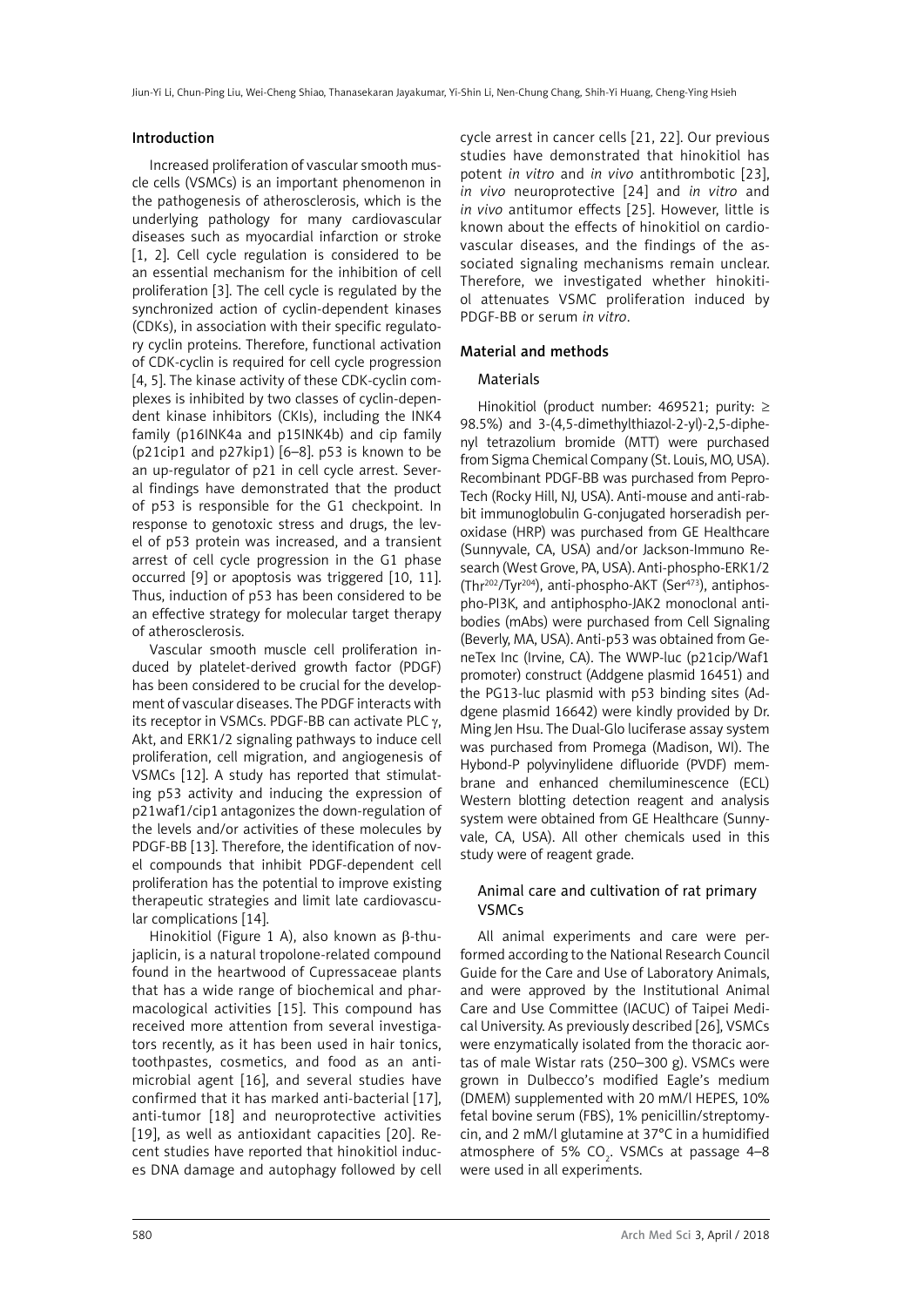

Figure 1. Effects of hinokitiol on platelet-derived growth factor (PDGF)-BB and serum-induced proliferation of vascular smooth muscle cells (VSMCs). A – Chemical structure of hinokitiol. B, C – Serum-starved VSMCs were pretreated in the presence or absence of hinokitiol (1–50 µM), and then stimulated with (B) 10 ng/ml PDGF-BB or (C) 10% fetal bovine serum (FBS) for 48 h. Cell proliferation was evaluated by MTT assay. D – VSMCs were co-treated with hinokitiol (1–200 µM) for 24 or 48 h, and cytotoxicity was determined using the LDH assay. Data are presented as mean ± SEM (*n* = 3). \**p* < 0.05 compared to control group, #*p* < 0.05 compared to PDGF-BB or FBS stimulated cells

#### MTT assay

VSMCs (2 × 104 cells/well) were seeded on 24 well plates and cultured in DMEM containing 10% FBS for 24 h. The cell was then treated according to the experimental designs. The cell number was measured using a colorimetric assay based on the ability of mitochondria in viable cells to reduce the MTT as previously described [27]. The cell number index was calculated as the absorbance of treated cells/control cells.

## Lactose dehydrogenase (LDH) assay

Cytotoxicity was assessed by LDH assay in the supernatant medium using a non-radioactive cytotoxicity kit according to the protocol of the manufacturer (BioVision Inc, Milpitas, CA, USA). VSMCs were seeded on a round-bottom 96-well culture plate in triplicate sets of wells. After incubation, cells were treated with various concentrations of hinokitiol (1-200  $\mu$ M) for 24 and 48 h. VSMCs were lysed followed by two freeze/thaw cycles. The plate was centrifuged at 250 g for 4 min, and 50 µl of supernatant was transferred from each well to a fresh 96-well flat-bottom plate. Then 50 µl of the reconstituted substrate mix was added to each well of the plate. The plate was covered with foil to protect it from light, and then the plate was incubated at room temperature for 30 min. The reaction was stopped by the addition of 50 µl of stop solution, and LDH was determined by measuring the absorbance at 490 nm. The fold activity of LDH was calculated from the following equation: [(experimental LDH release)/(vehicle LDH release)].

## DNA synthesis assay

VSMCs  $(2 \times 10^5 \text{ cells/dish})$  were seeded in a 96well microplate for 24 h and then serum-starved for 24 h. Following preincubation with hinokitiol for 20 min, the cells were treated with PDGF-BB (10 ng/ml) and 10% FBS serum for 48 h. DNA syn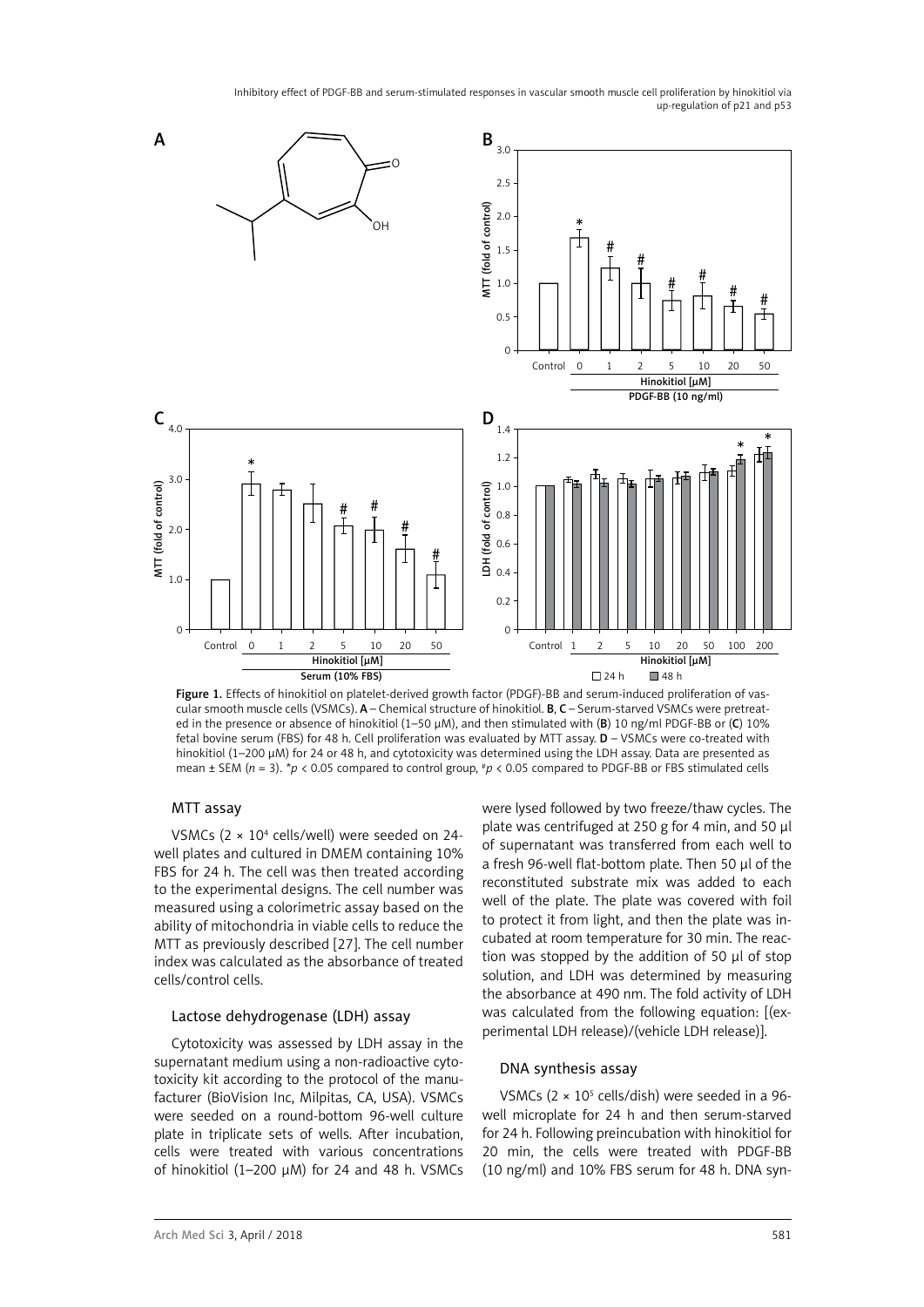thesis was assessed using BrdU incorporation assay kits (Roche Diagnostics, Rotkreuz, Switzerland) according to the manufacturer's instructions. DNA synthesis in VSMCs was assessed by the incorporation of BrdU. In addition, confocal microscopy was also used to observe the expression of BrdU positive cells. VSMCs  $(1 \times 10^5 \text{ cells/cover slip})$  were placed on cover slips and allowed to adhere in a cell culture incubator overnight. VSMCs were treated as experimental design, and fixed with BrdU fixed solution (Roche Diagnostics, Rotkreuz, Switzerland). After incubation with 3% bovine serum albumin (BSA) in phosphate-buffered saline (PBS) for 60 min, the preparation was incubated overnight with a primary anti-BrdU Ab (1 : 80). Cells were then washed three times with PBS and exposed to goat anti-mouse IgG secondary antibody, Alexa Fluor 488 conjugate (1 : 1000) (Thermo Fisher Scientific, Waltham, MA, USA) for 2 h. The samples were counter-stained with DAPI and mounted with mounting buffer (Vector Laboratories, Burlingame, CA, USA) under a glass cover slip on a Leica TCS SP5 Confocal Spectral Microscope Imaging System using an argon/krypton laser (Mannheim, Germany).

# Immunoblotting

Immunoblotting was performed as previously described [28]. Serum-starved VSMCs  $(2 \times 10^5$ cells/dish) were treated with hinokitiol  $(1-100 \mu M)$ or DMSO for 20 min, followed by the addition of PDGF-BB (10 ng/ml) for the indicated times. After treatment, proteins were extracted with lysis buffer. The lysates were centrifuged, the supernatant protein (50 µg) was collected and subjected to sodium dodecylsulfate polyacrylamide gel electrophoresis (SDS-PAGE), and the separated proteins were electrophoretically transferred onto 0.45-µm polyvinylidene difluoride (PVDF) membranes. The blots were blocked with TBST (10 mM Tris-base, 100 mM NaCl, and 0.01% Tween 20) containing 5% bovine serum albumin (BSA) for 1 h and were then probed with various primary antibodies. The membranes were incubated with HRP-linked anti-mouse IgG or anti-rabbit IgG (diluted 1 : 3000 in TBST) for 1 h. Immunoreactive bands were detected by an enhanced chemiluminescence (ECL) system. The bar graph depicts the ratios of quantitative results obtained by scanning reactive bands and quantifying the optical density using video densitometry (Bio-profil; Biolight Windows Application V2000.01; Vilber Lourmat, France).

## Dual luciferase reporter assay

Cells were transfected with PG13-luc or p21cip/ Waf1-luc using Turbofect reagent (Upstate Biotechnology, Lake Placid, NY). Cells with and without treatments were then harvested, and the luciferase activity was determined using a Dual-Glo

luciferase assay system kit (Promega, Madison, WI, USA) according to the manufacturer's instructions. Normalization was performed with *Renilla* luciferase activity as the basis.

# Statistical analysis

The experimental results are expressed as mean ± SEM. One-way analysis of variance (ANOVA) was used for multiple comparisons (Sigma Stat v3.5 software). If there was significant variation between treated groups, the Student-Newman-Keuls test was applied. A *p-*value < 0.05 was considered to be statistically significant.

# Results

# Hinokitiol inhibits PDGF-BB and serum induced proliferation of VSMCs

PDGF-BB (10 ng/ml) or serum (10% FBS) induced VSMC proliferation in a concentration-dependent manner (Figures 1 B, C). In addition, it was found that VSMC pretreated with hinokitiol inhibits cell proliferation after both PDGF-BB and serum stimulation in a concentration-dependent manner. These results suggest that the inhibitory effects of hinokitiol on VSMC proliferation are not specific to PDGF-BB. As anti-proliferative activity is regularly conveyed by cytotoxicity, this study also measured the cytotoxic effects of hinokitiol on VSMCs, and found no evidence of cytotoxicity up to 50 µM in both 24 and 48 h (Figure 1 D) incubation. Thus, these results indicated that hinokitiol appeared to inhibit VSMC proliferation without cytotoxicity.

# Hinokitiol inhibits PDGF-BB and serum induced DNA synthesis in VSMCs

The BrdU incorporation assay was used to further investigate the effects of hinokitiol on PDGF-BB and serum stimulated DNA synthesis. The results revealed that hinokitiol significantly inhibited the BrdU incorporation induced by PDGF-BB and serum stimulation in a dose-dependent manner (Figures 2 A, B). Moreover, Figure 2 C also shows that the treatment of hinokitiol (10  $\mu$ M) significantly reduces the BrdU positive VSMCs induced by PDGF-BB through the immunofluorescence staining assay. These results indicate that the inhibitory effect of hinokitiol targets DNA synthesis rather than cytotoxicity to cause the loss of cellular DNA.

# Role of hinokitiol in signaling pathways induced by PDGF-BB

We next examined the signaling pathway(s) involved in the inhibitory effect of hinokitiol on VSMC proliferation in response to PDGF-BB stimulation. The phosphorylation levels of ERK1/2, Akt, PI3K and JAK2 were increased by PDGF-BB treat-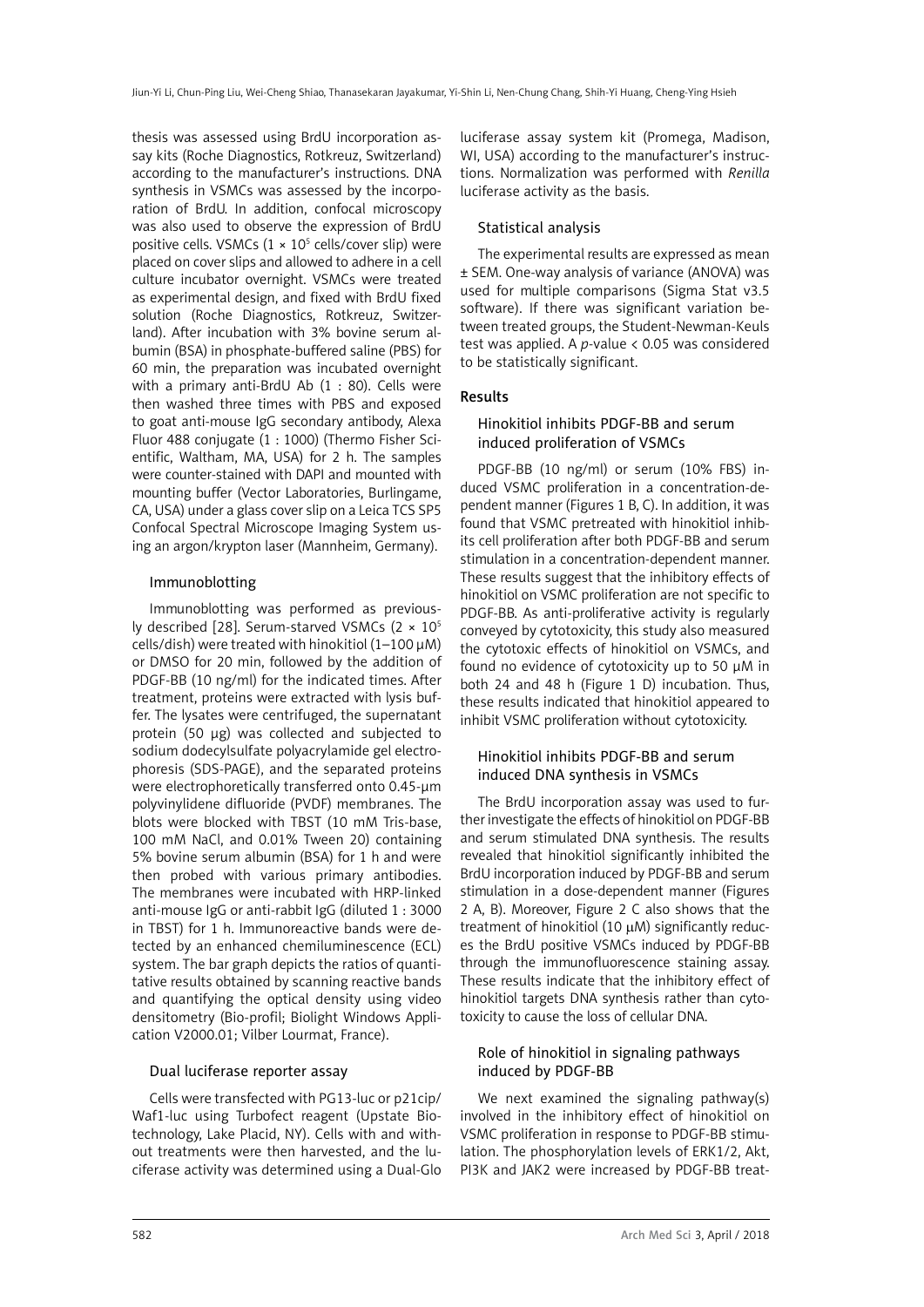

Figure 2. Hinokitiol inhibits PDGF-BB and serum induced DNA synthesis in VSMCs. Serum-starved VSMCs were pretreated in the presence or absence of hinokitiol (1–10 µM), and then stimulated with (A) 10 ng/ml PDGF-BB or (B) 10% fetal bovine serum (FBS) for 48 h. DNA synthesis was assessed using BrdU incorporation assay kits. Data are presented as mean ± SEM (*n* = 3). \**p* < 0.05 compared to control group, #*p* < 0.05 compared to PDGF-BB or FBS stimulated cells.  $C - VSMCs$  (1 × 10<sup>5</sup> cells/cover slip) were placed on cover slips, allowed to adhere overnight and then serum starved for 24 h. The VSMCs were pre-treated in the presence or absence of hinokitiol (10 µM), and then stimulated with 10 ng/ml PDGF-BB for 48 h. BrdU positive VSMCs were directly observed by confocal microscopy. Representative immunofluorescence staining for BrdU was revealed in green and nuclear staining DAPI was revealed in blue. The white bar indicates 100 µm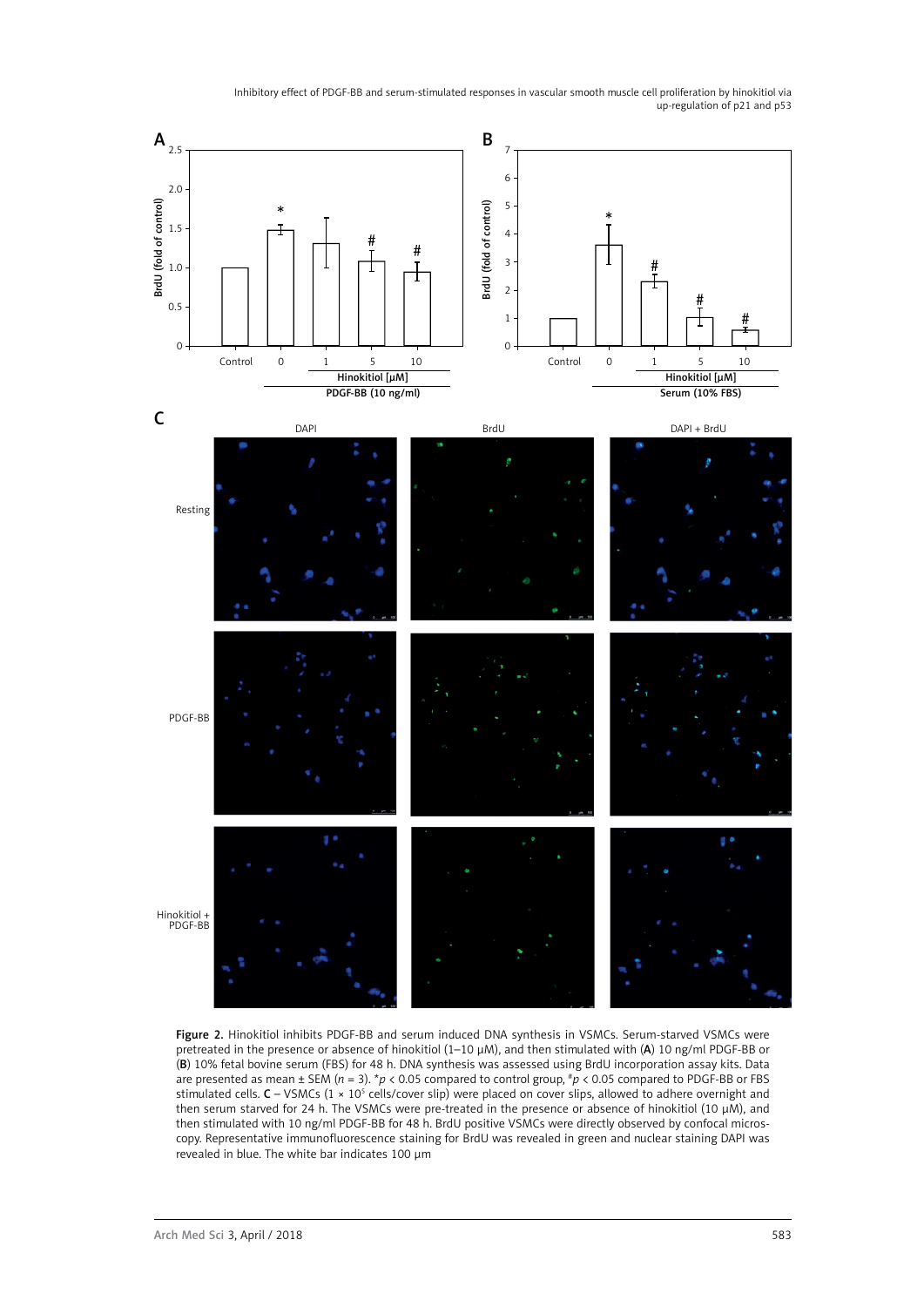ment, whereas these modifications were not significantly reversed by hinokitiol treatment. The total protein levels of ERK and Akt and  $\alpha$ -tubulin did not change during the course of stimulation with PDGF-BB in the presence or absence of hinokitiol (Figures 3 A–D). These data suggest that ERK1/2, Akt, PI3K and JAK2 signaling pathways are not involved in the anti-proliferative effects of hinokitiol in VSMCs in response to PDGF-BB.

## Hinokitiol induces p21 expression in VSMCs

p21 was found to be up-regulated concentration dependently in VSMCs in response to hinokitiol treatment (Figure 4 A). A representative luciferase assay for p21 is shown in Figure 4 B. Hinokitiol at a dose of 5  $\mu$ M significantly (*p* < 0.05) increased p21 protein expression in VSMCs.

## Hinokitiol induces p53 phosphorylation and its binding effects in VSMCs

As p53 is essential for proliferation processes in VSMCs, the effect of hinokitiol on p53 phos-

phorylation was assessed. Figure 4 C shows that treatment of VSMC with hinokitiol  $(5 \mu M)$  for 10 and 20 min caused enhanced phosphorylation of p53, whereas it is down-regulated at 30 and 60 min treatment periods. The p53 luciferase reporter gene assay demonstrated that p53 promoter activity was induced after treatment with hinokitiol (Figure 4 D).

## Discussion

Abnormal proliferation of VSMCs in arterial walls acts as a critical contributing factor in the pathogenesis of atherosclerosis and restenosis after angioplasty, and also in the development of hypertension [29]. We demonstrated that hinokitiol potently inhibited PDGF-BB and serum-stimulated proliferation by increasing inhibition of newly synthesized DNA without affecting apoptosis in VSMCs. Hinokitiol up-regulated the expression level of p21, the upstream regulatory protein in VSMCs.

p21<sup>Cip1</sup>, an important member of the CIP/KIP family of CDKIs, has been described to specifically normalize the cell cycle transition [30], and it in-



Figure 3. Effect of hinokitiol on PDGF-BB signaling pathway in VSMCs. A - Confluent cells were pre-treated in the presence or absence of hinokitiol  $(1-100 \mu)$  in a serum-free medium, and then stimulated with 10 ng/ml PDGF-BB for 10 min. The cells were lysed, and the levels of (A) p-ERK1/2, (B) p-Akt, (C) p-PI3K and (D) p-JAK2 were analyzed by SDS-PAGE and immunoblotting. The respective total proteins and  $\alpha$ -tubulin were used for the normalization of phosphorylated ones. Data are expressed as mean ± SEM (*n* = 3). \**p* < 0.05 compared to the PDGF-BB stimulated cells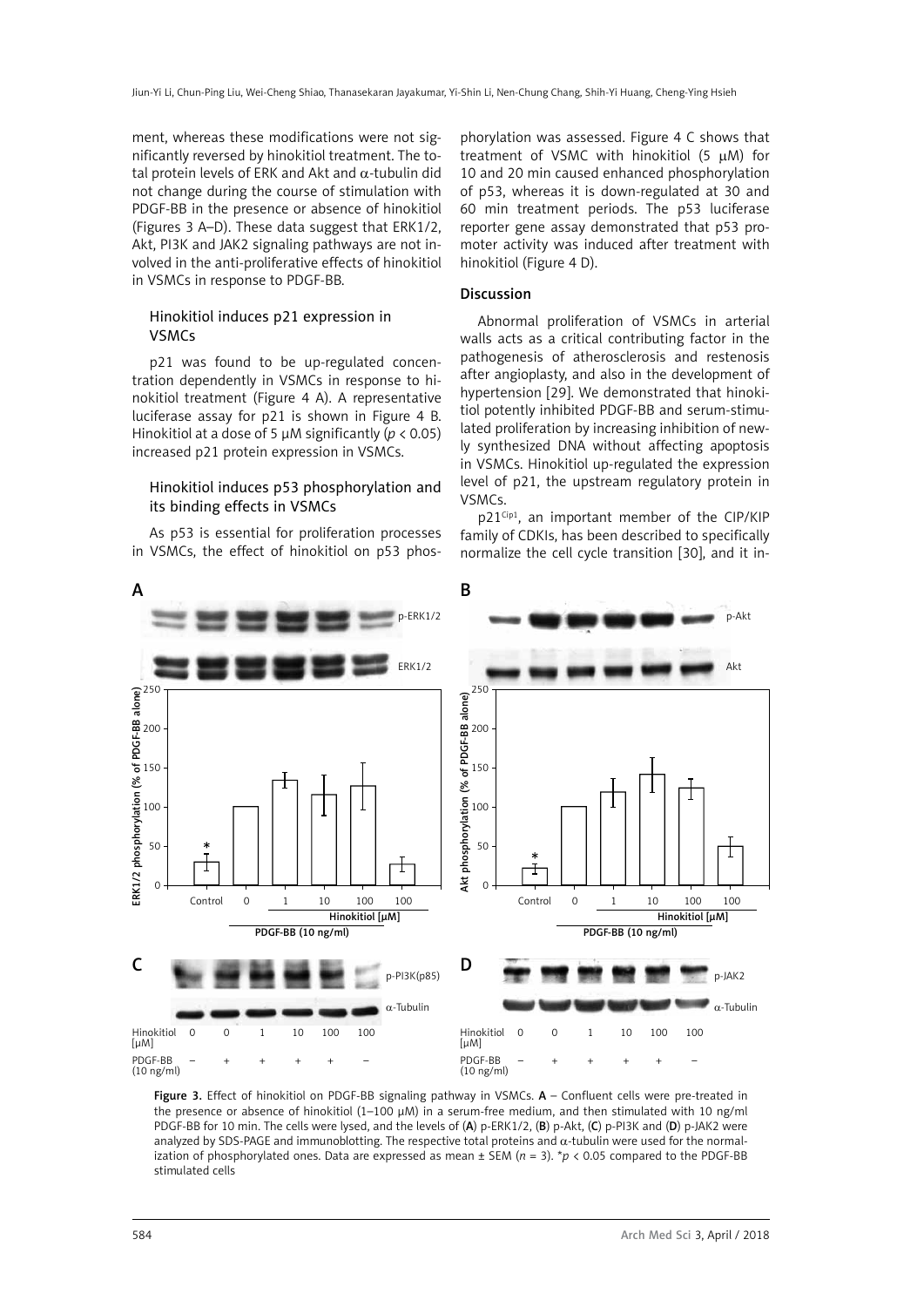

Figure 4. Effect of hinokitiol on p21 expression and p53 activation in VSMCs. A, C - VSMCs were pre-treated in the presence or absence of hinokitiol for 24 h (A) or the indicated time period (C). The cells were then lysed, and the level of p21 (A) and p-p53 (C) was analyzed by immunoblotting. B,  $D - VSMCs$  were transiently transfected with p21cip/Waf1-luc (B) or PG-13-luc (D) and *Renilla*-luc for 48 h. Transfected VSMCs were pre-treated in the presence or absence of hinokitiol for 24 h. The luciferase activity was then determined. Data are expressed as mean ± S.E.M;  $(n = 3)$ ,  $p \le 0.05$  compared to the control group

hibits G1 cyclin/Cdks activity by blocking cell cycle progression, such as cyclin E- and cyclin A-CDK2 complexes [31, 32]. In addition,  $p21^{Cip1}$  participates in modulation of cell differentiation and apoptosis [6]. In the western blot analysis, we observed that the expression of p21 was significantly and dose dependently increased by hinokitiol treatment. Elevated p21 led to a marked increase in p21 promoter gene expression. Consequently, it can be proposed that p21 is another potential effector to control the G1/S transition. Transcriptional regulation of p21 is known to occur via both p53 dependent and independent mechanisms [33]. In the conventional p53 dependent pathway,

DNA damage results in p53 activation. p53 then interacts with response elements present on the promoter region of p21 to increase expression of p21. Normally, p21 acts as a major effector of p53 to control the G1 cell cycle checkpoint [8]. In the present study, the results also showed that the upregulation of the p53 protein phosphorylation by hinokitiol led to increased p53 luciferase reporter gene overexpression. These results may suggest that hinokitiol potentially blocks VSMC proliferation via activation of p53 and p21.

The current study further investigated the effects of hinokitiol on the PDGF-signaling pathway in PDGF-BB-stimulated VSMCs. PDGF is a potent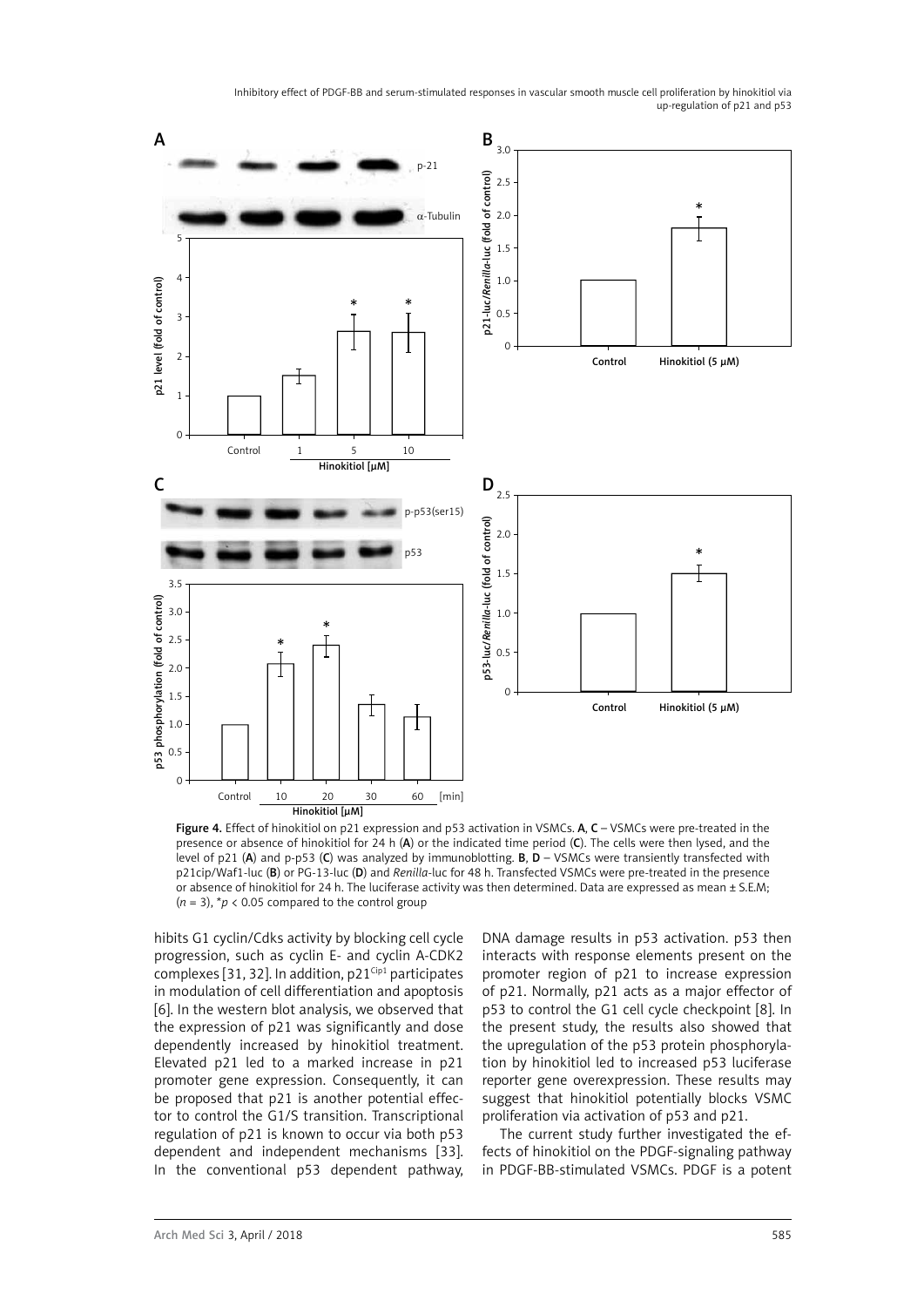

Figure 5. Hypothetical scheme of the inhibitory mechanism of hinokitiol in VSMC proliferation

growth factor produced by VSMCs, endothelial cells, and platelets in injured vascular wall [12, 34]. After PDGF-BB is bound to its receptor in smooth muscle cells, three major signal transduction pathways – p-PLC $\gamma$ 1, p-AKt, and p-p-ERK1/2 – can be activated [35]. In this study, we found that hinokitiol had no effect on the expression of p-ERK1/2, p-Akt, and p-JAK2. Therefore, these results suggest that hinokitiol may inhibit the PDGF-BB or serum-stimulated proliferation of VSMCs, through enhancing the p21 and p53 signaling pathway.

PI3K/Akt is known as one of the principal signaling molecules for cell proliferation and survival mediated by extracellular stimuli [36]. Substances for inhibition of the PI3K/Akt pathway such as AS605240, TG100–115, PIK-75 and TGX-221 have been widely studied in treatment of hypertension and angina, and show an array of biological effects in the cardiovascular system [37]. The PI3K/Akt inhibitors have also been used widely as pharmaceutical tools and associated signaling pathways in essential biologic processes [38, 39]. The insights into the role of PI3K/Akt in human diseases provide a wide spectrum of therapeutic strategies. It has been reported that PI3K/Akt is highly expressed in human as well as murine atherosclerotic lesions, and the pharmacological PI3K inhibitor AS605240, 5-quinoxilin-6-methylene-1,3-thiazolidine-2,4-dione, significantly reduced early atherosclerotic lesions in apolipoprotein E (Apo-E)-null mice [40]. A similar effect was also observed in an atherosclerotic lesion of LDL receptor-deficient mice in response to AS605240, suggesting that this protein is a promising target for the treatment of atherosclerosis [39]. In addition, topotecan, a water soluble camptothecin analog, inhibits vascular endothelial growth factor (VEGF) and basic fibroblast growth factor (bEGF) induced vascular endothelial cell migration via downregulation of the PI3K/Akt signaling pathway [41]. In contrast, the results of the current study show that hinokitiol treatment did not alter the expression of PDGF-BB-induced PI3K. It evidently

confirms that hinokitiol inhibits PDGF-BB-stimulated VSMC proliferation, through enhancing the p21 and p53 signaling pathway (Figure 5).

In conclusion, these results suggest that hinokitiol may inhibit vascular smooth muscle cell proliferation via the p21/p53 signaling pathway, followed by inhibiting DNA synthesis. Proliferation of vascular smooth muscle cells has been identified to play a critical role in the pathogenesis of atherosclerosis. Hinokitiol may be a promising candidate for the treatment of atherosclerosis and related cardiovascular diseases.

#### Acknowledgments

Dr. Jiun-Yi Li and Dr. Chun-Ping Liu contributed equally to this work.

This work was supported by grants from the National Science Council of Taiwan (NSC97-2320- B-038-016-MY3 and NSC100-2320-B-038-021-MY3), and Yuan's General Hospital-Taipei Medical University (103-YGH-TMU-04; 103-YGH-TMU-01-2).

# Conflict of interest

The authors declare no conflict of interest.

#### References

- 1. Doran AC, Meller N, McNamara CA. Role of smooth muscle cells in the initiation and early progression of atherosclerosis. Arterioscler Thromb Vasc Biol 2008; 28: 812-9.
- 2. Owens GK, Kumar MS, Wamhoff BR. Molecular regulation of vascular smooth muscle cell differentiation in development and disease. Physiol Rev 2004; 84: 767-801.
- 3. Dzau VJ, Braun-Dullaeus RC, Sedding DG. Vascular proliferation and atherosclerosis: new perspectives and therapeutic strategies. Nat Med 2002; 8: 1249-56.
- 4. Braun-Dullaeus RC, Mann MJ, Sedding DG, et al. Cell cycle-dependent regulation of smooth muscle cell activation. Arterioscler Thromb Vasc Biol 2004; 24: 845-50.
- 5. Xiong Y, Hannon GJ, Zhang H, et al. p21 is a universal inhibitor of cyclin kinases. Nature 1993; 366: 701-4.
- 6. Coqueret O. New roles for p21 and p27 cell-cycle inhibitors: a function for each cell compartment? Trends Cell Biol 2003; 13: 65-70.
- 7. Ortega S, Malumbres M, Barbacid M, et al. Cyclin D-dependent kinases, INK4 inhibitors and cancer. Biochim Biophys Acta 2002; 1602: 73-87.
- 8. Sherr CJ, Roberts JM. CDK inhibitors: positive and negative regulators of G1-phase progression. Genes Dev 1999; 13: 1501-12.
- 9. Macleod KF, Sherry N, Hannon G, et al. p53-dependent and independent expression of p21 during cell growth, differentiation, and DNA damage. Genes Dev 1995; 9: 935-44.
- 10. Chan KC, Ho HH, Peng CH, et al. Polyphenol-rich extract from mulberry leaf inhibits vascular smooth muscle cell proliferation involving upregulation of p53 and inhibition of cyclin-dependent kinase. J Agric Food Chem 2010; 58: 2536-42.
- 11. Pellegata NS, Antoniono RJ, Redpath JL, et al. DNA damage and p53-mediated cell cycle arrest: a reevaluation. Proc Natl Acad Sci USA 1996; 93: 15209-14.